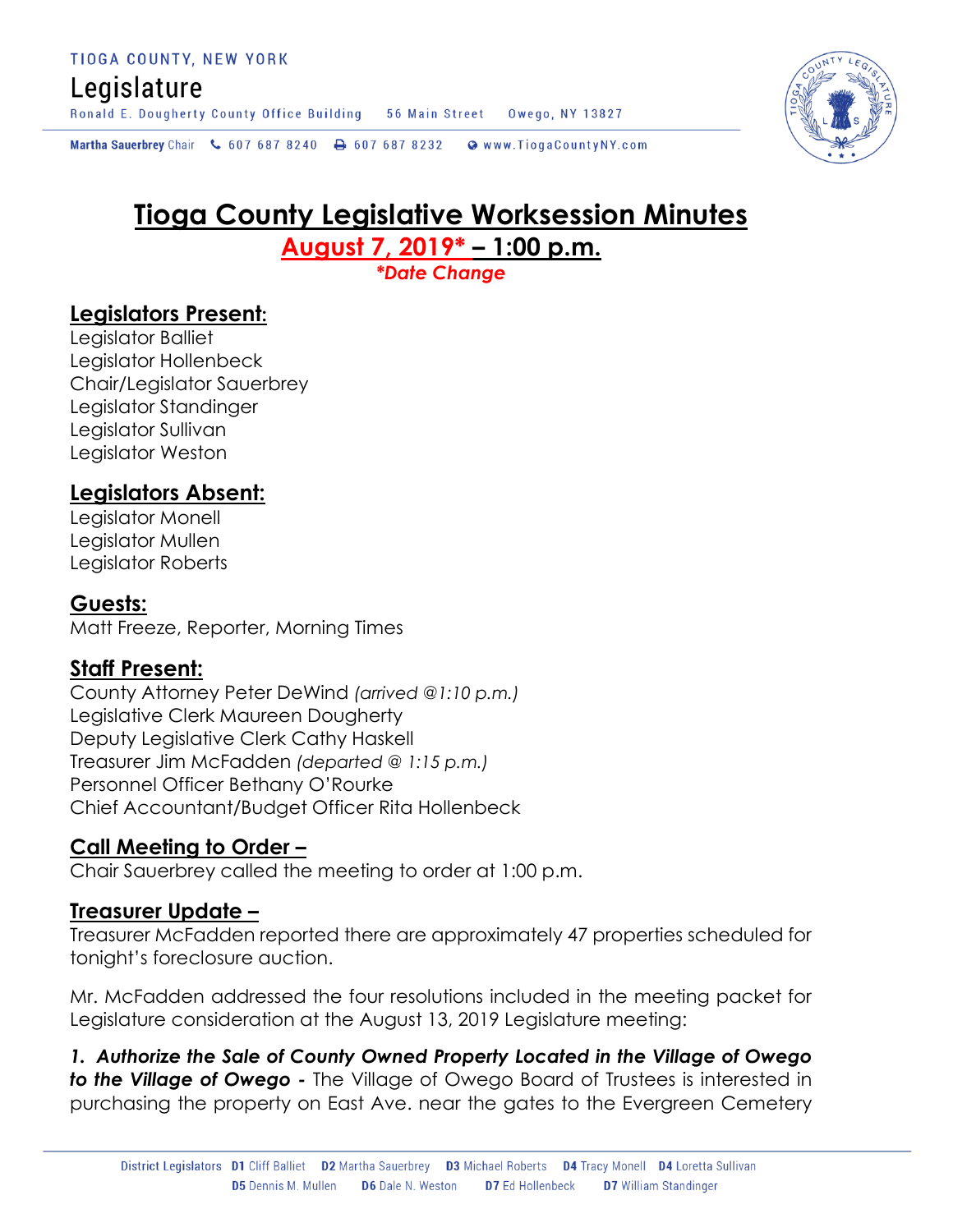



"as is" for the purchase price of \$1.00. A fire devastated the home earlier this year and the owners did not have fire insurance, and are not interested in redeeming the property for back taxes. Upon purchase, the Village of Owego intends to demolish the property and merge the parcel into the cemetery.

On a straw poll vote, Legislators Balliet, Standinger, Weston, Hollenbeck, Sullivan, and Sauerbrey were in favor of the resolution moving forward for Legislature consideration at the August 13, 2019 Legislature meeting with Legislators Monell, Mullen, and Roberts being absent.

*2. Authorize the Sale of County Owned Property Located in the Village of Owego to the St. Paul's Episcopal Church –* Chair Sauerbrey received a letter from St. Paul's Episcopal Church requesting to purchase the foreclosed property that borders their small parking lot behind the church "as is" for the purchase price of \$1,000. The house is in rough shape and the Village of Owego has issued a condemnation on this property. The letter indicates the church intends to demolish the house for purpose of expansion of their current parking lot. In addition, the church will pay the village and school taxes for this year. The back taxes on this foreclosed property equate to approximately \$6,000.

On a straw poll vote, Legislators Balliet, Weston, Hollenbeck, Sullivan, and Sauerbrey were in favor of the resolution moving forward for Legislature consideration at the August 13, 2019 Legislature meeting with Legislator Standinger abstaining and Legislators Monell, Mullen, and Roberts being absent.

*3. Authorize the Sale of County Owned Property Located in the Town of Spencer to FLT Holding, LLC – FLT Holding, LLC is interested in purchasing back their property* "as is" for the purchase price of \$15,000, therefore, putting the property back on the tax rolls. Chief Accountant/Budget Officer Hollenbeck reported County Attorney DeWind mentioned at the last meeting the possibility of a buy-back transaction before August 1, 2019 with this business.

On a straw poll vote, Legislators Balliet, Standinger, Weston, Hollenbeck, Sullivan, and Sauerbrey were in favor of the resolution moving forward for Legislature consideration at the August 13, 2019 Legislature meeting with Legislators Monell, Mullen, and Roberts being absent.

*4. Authorize the Sale of County Owned Property Located in the Village of Owego to Elvira Garcia Lozada, Jaqueline Garcia & Daniel Garcia –* **The property owners** made the error in paying their 2018 taxes in March, and in April, paid their 2019 taxes with the town clerk, however, still owing their 2017 taxes. The purchase buyback for \$3,100 represents the 2017 owed taxes.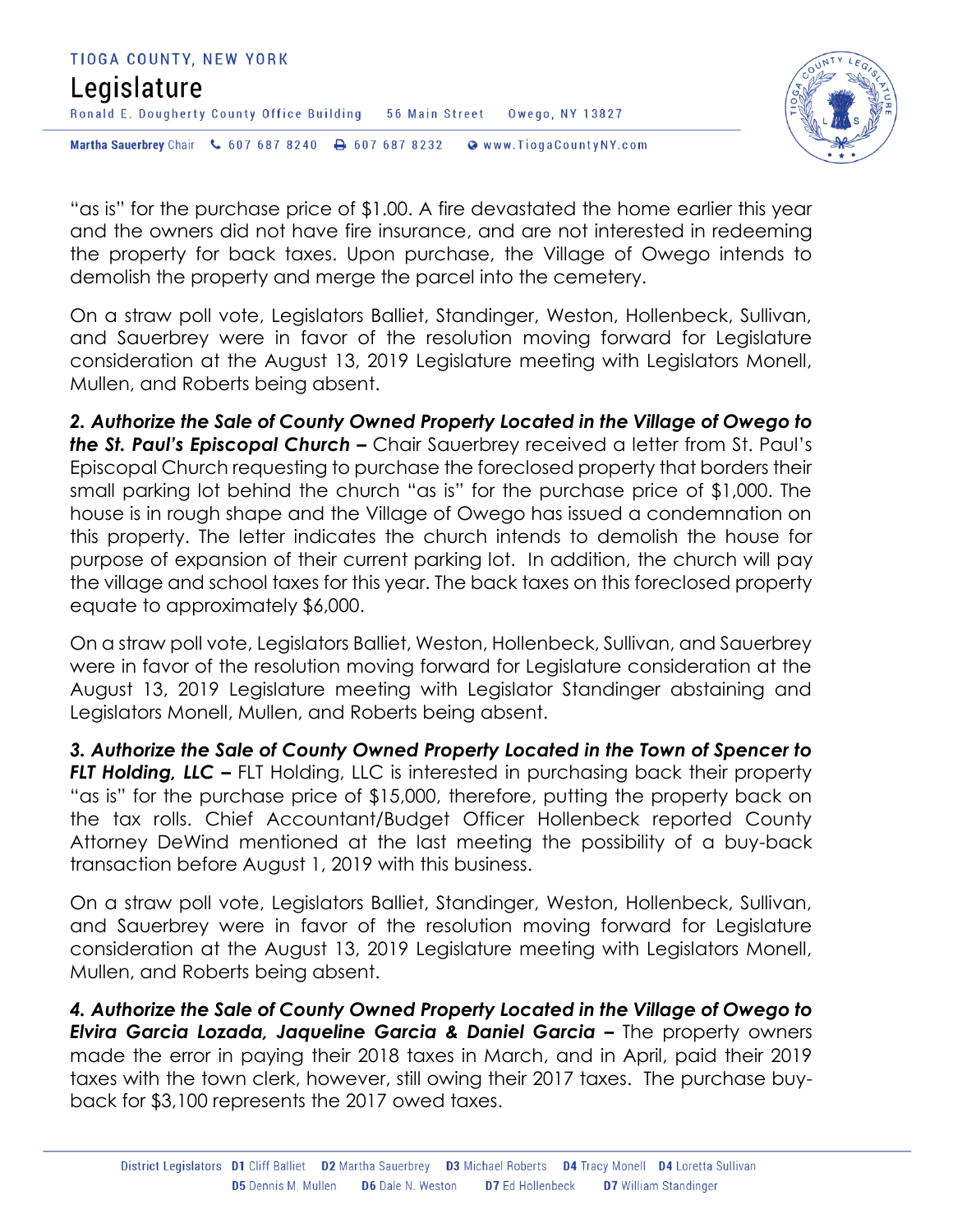



On a straw poll vote, Legislators Balliet, Standinger, Weston, Hollenbeck, Sullivan, and Sauerbrey were in favor of the resolution moving forward for Legislature consideration at the August 13, 2019 Legislature meeting with Legislators Monell, Mullen, and Roberts being absent.

Mr. McFadden reported another empty lot property in the Village of Owego was being prepared for auction; however, complications have stalled this process from moving forward at this time.

Mr. DeWind reported an individual who does not currently own the property was somehow able to include this property in his bankruptcy plan. Mr. DeWind reported the County was unaware of this, therefore, was not put on notice. Mr. DeWind reported this became known when the auction sign was placed in front of the property and the individual started contacting County personnel. Mr. DeWind reported he would need to do a motion to remove this property from this individual's bankruptcy plan, as this erroneously done. The County will continue to own the property until the motion to remove this property from the individual's bankruptcy plan is completed and then the County will need to decide how they wish to proceed with this property.

### **Budget Update –**

Ms. Hollenbeck distributed a handout regarding the preliminary tax cap formula. In the budget books previously provided to the Legislators, Ms. Hollenbeck reported there was a grid worksheet identifying the prior year tax growth factor and the allowable levy growth factor for the last five years. Ms. Hollenbeck reported these two factors for this year's tax cap are to the County's benefit, but the allowance is approximately \$500,000 variance from the 2019 to 2020 budget. Ms. Hollenbeck reported the PILOT figure and possible carryover amounts may change. Ms. Hollenbeck reported she is currently discussing the possible carryover amount with the State.

Ms. Hollenbeck reported the committees met this week and most departments presented their budgets. Ms. Hollenbeck reported one of the departments represented by the HHS Committee had over a \$500,000 variance from their 2019 to 2020 budget primarily due to mandated programming. Ms. Hollenbeck reported the other two departments represented by the HHS Committee are also seeing increases from one budget year to another. Overall, Ms. Hollenbeck reported all the committees are seeing increases from their 2019 to 2020 budgets.

Ms. Hollenbeck reported the preliminary number of at least \$700,000 increases within the departmental budgets, with the exception of the District Attorney's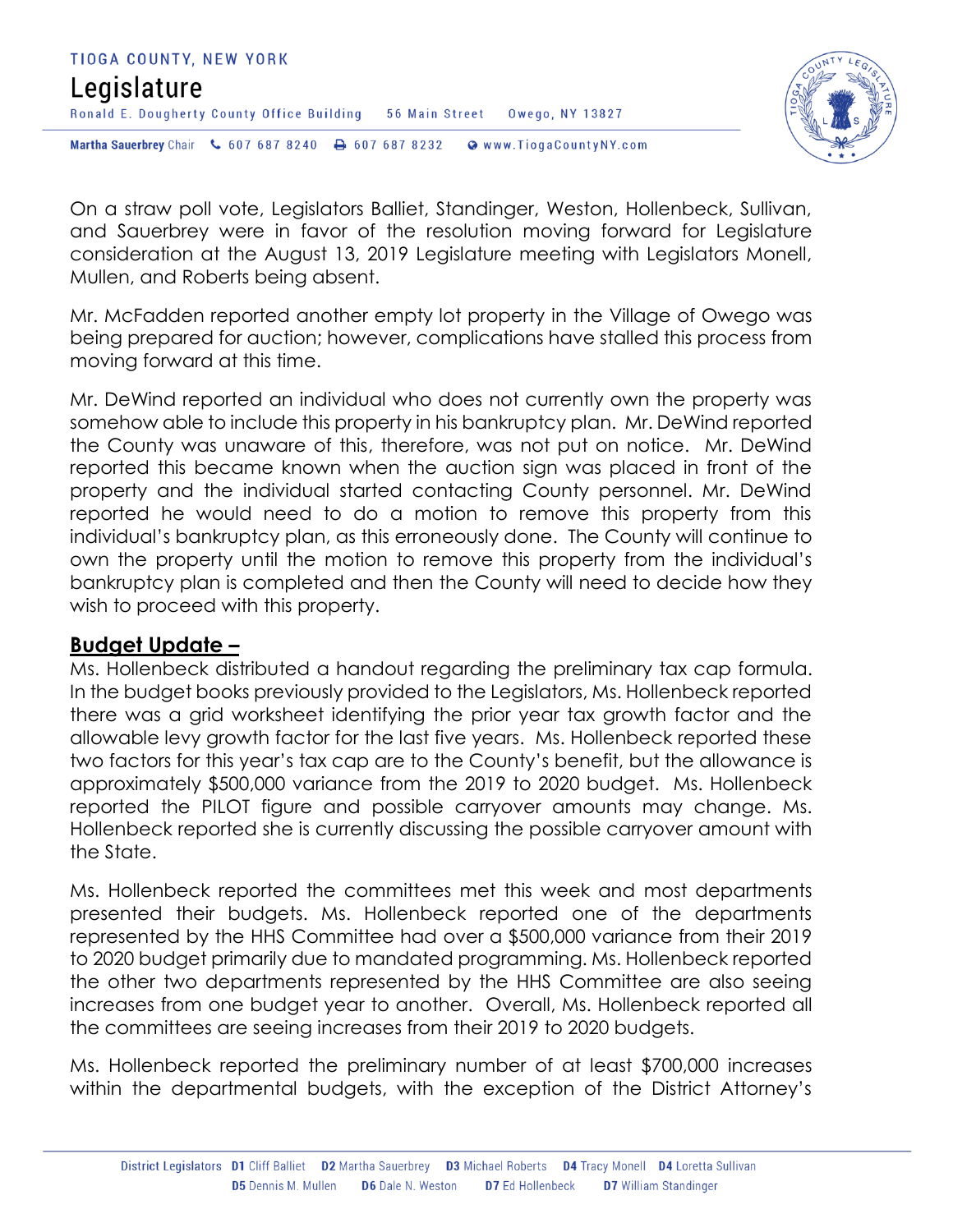



budget increases, employee fringe increases, and additional non-union salary increases.

Ms. Hollenbeck cautioned the Legislature on the fund balance. Prior to this meeting, the Public Works committee met and discussed capital projects and the 2020 capital request at this time is approximately \$3.3 million dollars. However, in the beginning of every year, the Legislature adopts a resolution re-establishing capital projects that were incomplete from the previous year. In addition to the new request of \$3.3 million dollars, Ms. Hollenbeck anticipates re-establishing projects from 2019 for approximately \$4 million dollars after Federal and State share for an overall obligated total of approximately \$7.3 million dollars. Ms. Hollenbeck reported the 2018 year-end capital fund balance was approximately \$9.5 million dollars and the 2019 estimated year-end capital fund balance is not completed. Ms. Hollenbeck anticipates the Legislature will be funding part of the capital expenses from the general operating fund, which 2018 year-end general operating funds was \$22 million dollars. As with the year-end capital fund balance, the 2019 year-end general operating fund balance is yet to be projected. Ms. Hollenbeck recommended the Legislature take minimally 50% or up to 100% of the casino funds to offset the capital fund balance.

Ms. Hollenbeck reported the capital requests are in-line with the capital plan previously approved. Ms. Hollenbeck instructed Commissioner of Public Works Hammond and ITCS Chief Information Officer Camin to present their updated fiveyear capital plans at the September 5, 2019 Legislative Worksession.

Mr. DeWind inquired as to whether there is consistent carryover on the unfinished capital projects. Ms. Hollenbeck reported there is always re-establishment of capital projects, but the amount varies from \$1.5 - \$2 million dollars on average.

In addition to re-establishment of Public Works capital projects every year, any Department can receive a grant late in the year where there is not sufficient time for year-end expenditure; therefore, the Legislature adopts a resolution to reestablish grant funding for the upcoming year. Ms. Hollenbeck reported the grant funds are not usually high dollar amounts and overall not as relevant as the capital projects.

Ms. Hollenbeck reported the capital sales tax last year contributed approximately \$700,000 to the capital fund. Ms. Hollenbeck reported she does not believe the sales tax will be to the degree to contribute more than \$500,000 - \$700,000 annually to the capital funds. Ms. Hollenbeck reported the only other revenue in a capital fund is generally Social Services and Public Health revenue for vehicles, Public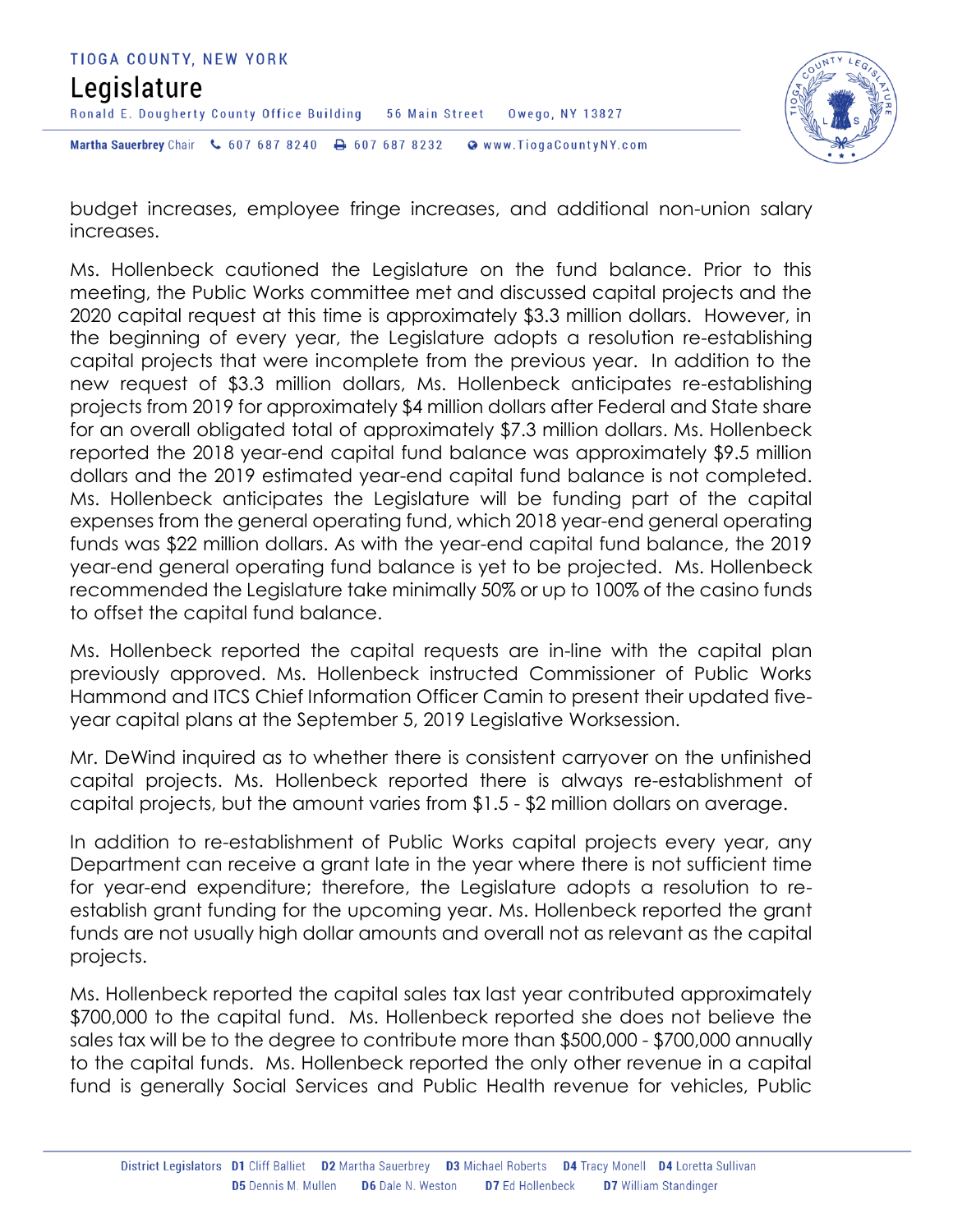



Works CHIPS funding, and occasionally the Marchiselli Federal and State share on a bridge project.

## **Approval of Worksession Minutes – July 18, 2019 -**

Legislator Sullivan motioned to approve the July 18, 2019 Legislative Worksession minutes as written, seconded by Legislator Hollenbeck with Legislators Balliet, Hollenbeck, Sauerbrey, Standinger, Sullivan, and Weston voting yes with Legislators Monell, Mullen, and Roberts being absent. Motion carried.

# **Action Items -**

#### **ACTION ITEM #1 – 7/18/19 – Ethics Board Membership:**

Chair Sauerbrey reported Legislator Balliet provided the name of an interested candidate along with his resume for Legislature consideration at the August 13, 2019 Legislative meeting to fill the current vacancy on the Ethics Board. Resolution is included in today's meeting packet. Chair Sauerbrey anticipates another vacancy in spring 2020 and Legislator Standinger has an interested candidate. **This action item is completed and will be removed from the action item list.** 

### **Legislative Support – Legislative Clerk Dougherty -**

### *Approval of Legislative Support Committee Minutes – July 9, 2019:*

Legislator Sullivan motioned to approve the July 9, 2019 Legislative Support Committee minutes as written, seconded by Legislator Hollenbeck with Legislators Balliet, Hollenbeck, Sauerbrey, Standinger, Sullivan, and Weston voting yes with Legislators Monell, Mullen, Roberts. Motion carried.

Legislative Clerk Dougherty reported the following:

- The August Legislative Meeting is Tuesday, August 13, 2019, at 12:00 p.m. in the Hubbard Auditorium. Finance/Legal Committee will meet at 10:00 a.m. in the Legislative Conference Room.
- Chair/Legislator Sauerbrey will do the prayer, pledge, and start the voting process at the August 13, 2019 Legislature meeting.

*2020 Legislative Office Budget* – Ms. Dougherty presented the proposed 2020 Legislative Office budget. Ms. Dougherty questioned Ms. Hollenbeck as to whether the \$14,000 ISO audit should be re-budgeted for 2020 or considered a carryover, as this budgeted item remains undone for 2019. Ms. Dougherty reported ISO, Sue Haskett, indicated this money needed to be budgeted for 2020. Ms. Hollenbeck recommended re-budgeting this amount in the 2020 budget. Ms. Hollenbeck further reported all unexpended budgeted funds fall back into the general fund at year-end.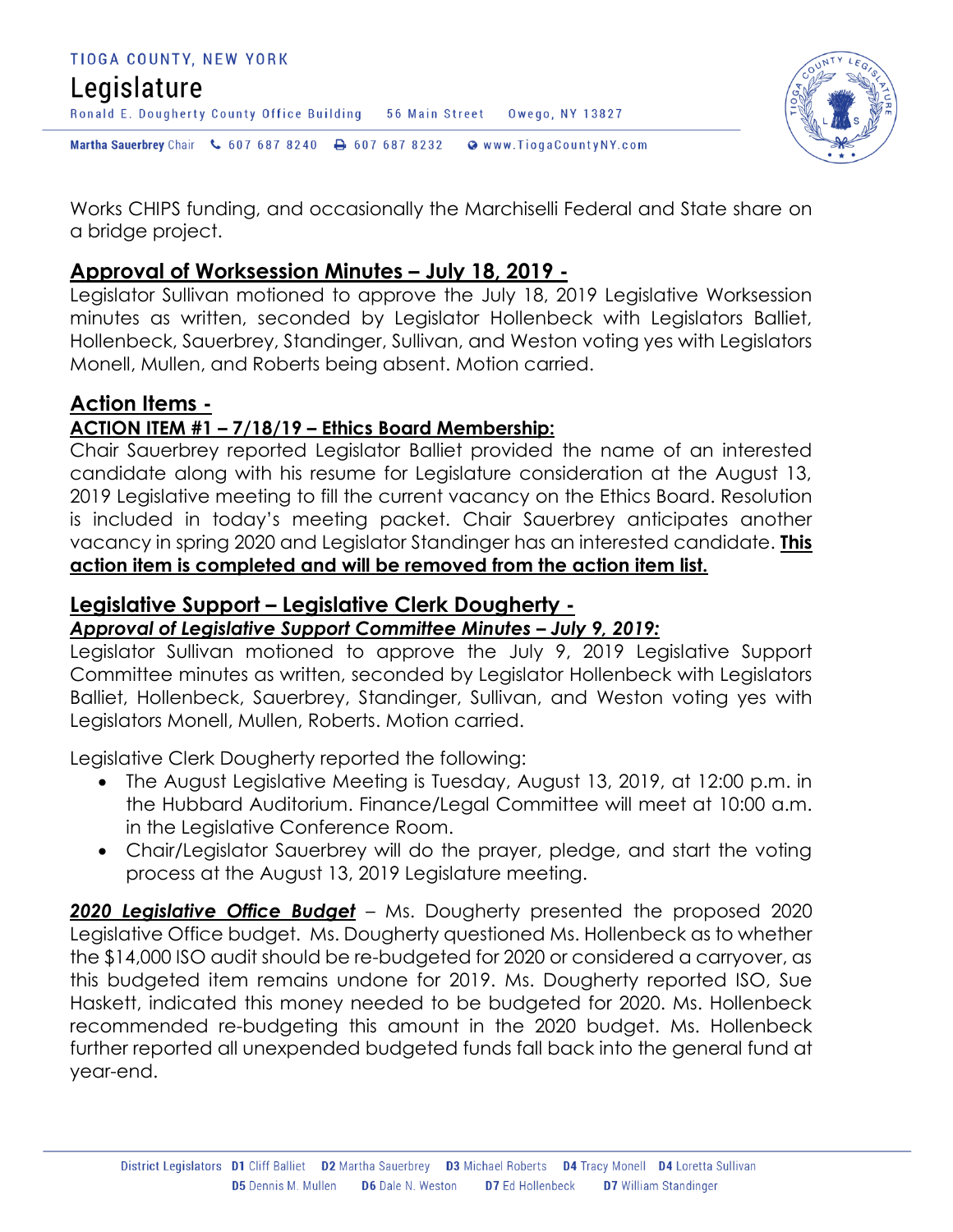# TIOGA COUNTY, NEW YORK Legislature Ronald E. Dougherty County Office Building 56 Main Street Owego, NY 13827 Martha Sauerbrey Chair & 607 687 8240 <a>B</a>607 687 8232 <a>B</a>Www.TiogaCountyNY.com



Ms. Dougherty reported the Legislative Office salaries are all non-union; therefore, no changes were made at this time from the 2019 budgeted amounts. Ms. Dougherty reported the ISO part-time salary was reduced this year, per Ms. Haskett's request and adopted resolution; therefore, the 2020 budget reflects this salary reduction. Ms. Dougherty reviewed Legislator's 2019 current salaries.

Ms. Dougherty reported line item funding was adjusted to accommodate the telephone account due to four Legislators now having iPads with cell phone service. Ms. Dougherty reported ITCS does not advise her when this type of service is added and should as this service has budgetary impacts.

Overall, the 2020 budget is coming in less. Legislators acknowledged the budget with no further considerations; therefore, Ms. Dougherty will release the 2020 budget to the Budget Officer following this meeting.

### **Recognition Resolution (1) –**

- *Recognize Mary Roddy McKee's 33 Years of Dedicated Service Department of Social Services –* Legislator Standinger will read and present this recognition resolution to Ms. McKee at the August 13, 2019 Legislature meeting.
- *Resolution Recognizing Mary Hogan's 20 Years of Dedicated Service to Tioga County –* Legislator Sullivan will read and present this recognition resolution to Ms. Hogan with Chair Sauerbrey also offering comments at the August 13, 2019 Legislature meeting.

# **Proclamations (1) –**

 *Immunization Awareness Month –* This resolution has been presented in year's past, therefore, will just be noted in the minutes of the August 13, 2019 Legislature meeting.

**Resolutions –** All resolutions were reviewed for Legislature consideration at the August 13, 2019 Legislature meeting and discussion occurred on the following:

 *Contract for IT Consultant Services from Former Employee –* Personnel Officer O'Rourke reported Legislator Monell raised the question earlier today in the Personnel Committee as to whether the resolution should identify an end date. Legislators were in favor of revising the resolution with an established end date. Legislator Sullivan will discuss with Mr. Camin and provide Ms. Dougherty with updated information before close of business today.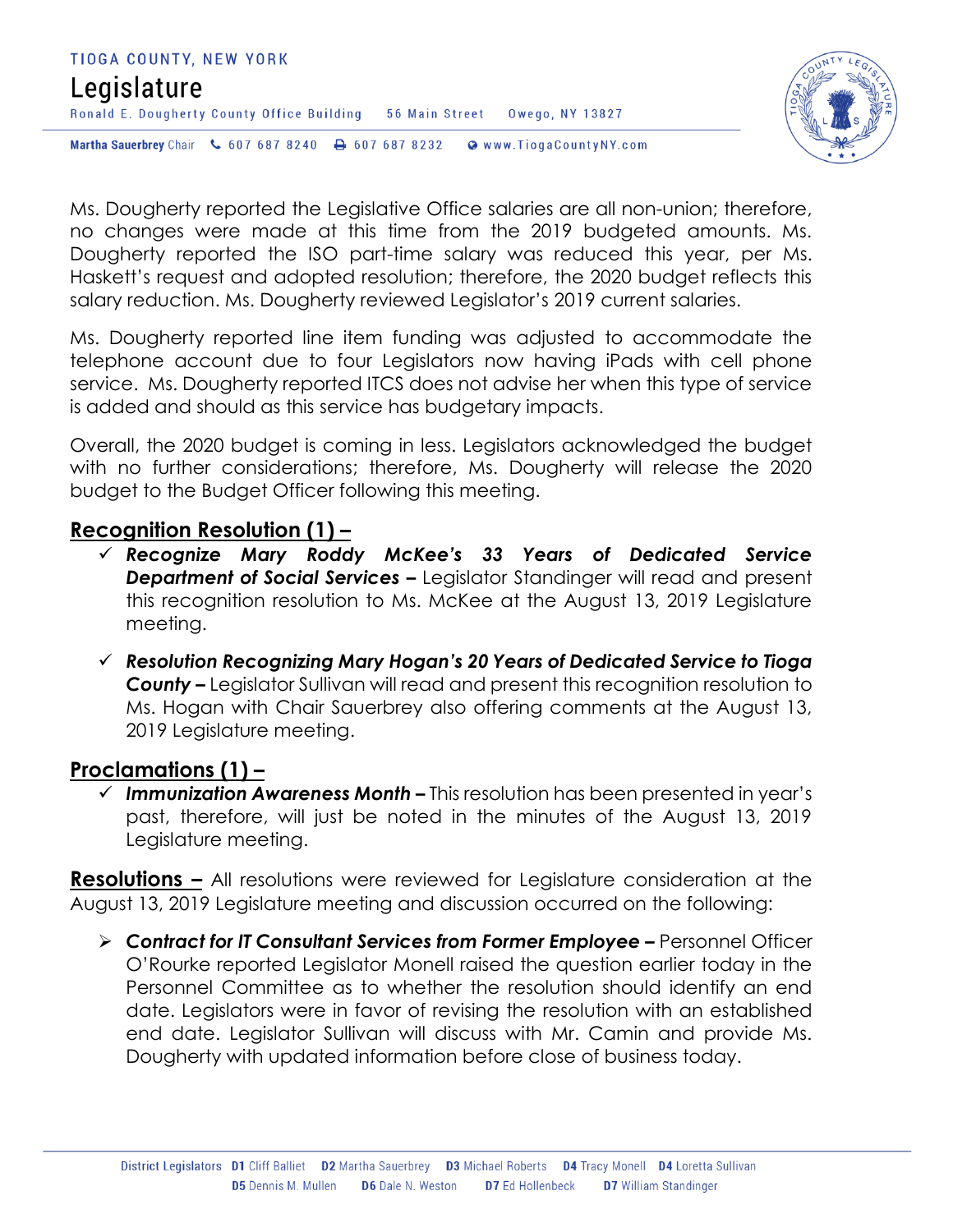#### TIOGA COUNTY, NEW YORK Legislature Ronald E. Dougherty County Office Building 56 Main Street Owego, NY 13827 Martha Sauerbrey Chair & 607 687 8240 <a>B</a>607 687 8232 <a>B</a>Www.TiogaCountyNY.com



**Late-File Resolutions –** Ms. Dougherty reported she is unaware of any late-file resolutions at this time.

### **Other –**

 *Deputy Legislative Clerk Salary Range –* Personnel Officer O'Rourke reported her office is currently doing an internal posting for applicants for the Deputy Legislative Clerk position due to the upcoming vacancy in September. Ms. O'Rourke reported the posting reflects the current range. Ms. O'Rourke reported the Non-Union Salary Committee in their discussion for formulating the 2020 recommendations is looking to adjust hiring ranges for a number of titles, which Deputy Legislative Clerk is one of them. Although discussion of all of the Non-Union Salary Committee's recommendations will occur at the next Legislative Worksession, Ms. O'Rourke wanted to address this specific title now due to the timeliness of the vacancy.

Ms. O'Rourke reported the committee is recommending the salary range for Deputy Legislative Clerk be increased approximately \$7,500 over the current range. Ms. O'Rourke reported the current range for this position is \$29,134 – \$39,134 and the committee is proposing an increased range of \$36,742 – \$46,742. In light of the upcoming vacancy, Ms. O'Rourke reported this proposed range would be effective September 1, 2019, so that we can amend the posting now to hopefully attract additional internal applicants. Ms. O'Rourke reported by doing this adjustment increase now there would be no further adjustment consideration for 2020. Ms. O'Rourke reported the rationale for the increased amount is connected to another recommended adjustment for the "Secretary to" titles. The "Secretary to" recommendation is due to comparable union salaries for titles such as Accounting Associate III, Office Specialist III, and Executive Secretary, as we have fallen behind with the CSEA contract.

In comparison, Ms. O'Rourke reported the salary base for the Clerk of the Legislature is \$51,409; therefore, representing a drastic difference. By increasing the Deputy Legislative Clerk range this would narrow the gap between the two positions.

Legislator Sullivan inquired about the lag between the CSEA position titles. Ms. O'Rourke reported the base salary for the union titles referenced above is \$35,555, which the Deputy Legislative Clerk current base salary is approximately \$6,000 behind the CSEA comparable titles.

Ms. O'Rourke reported ideally the County is trying to attract experienced, seasoned administrative staff into non-union positions and this has been difficult for internal applicants due to the salary disparity.